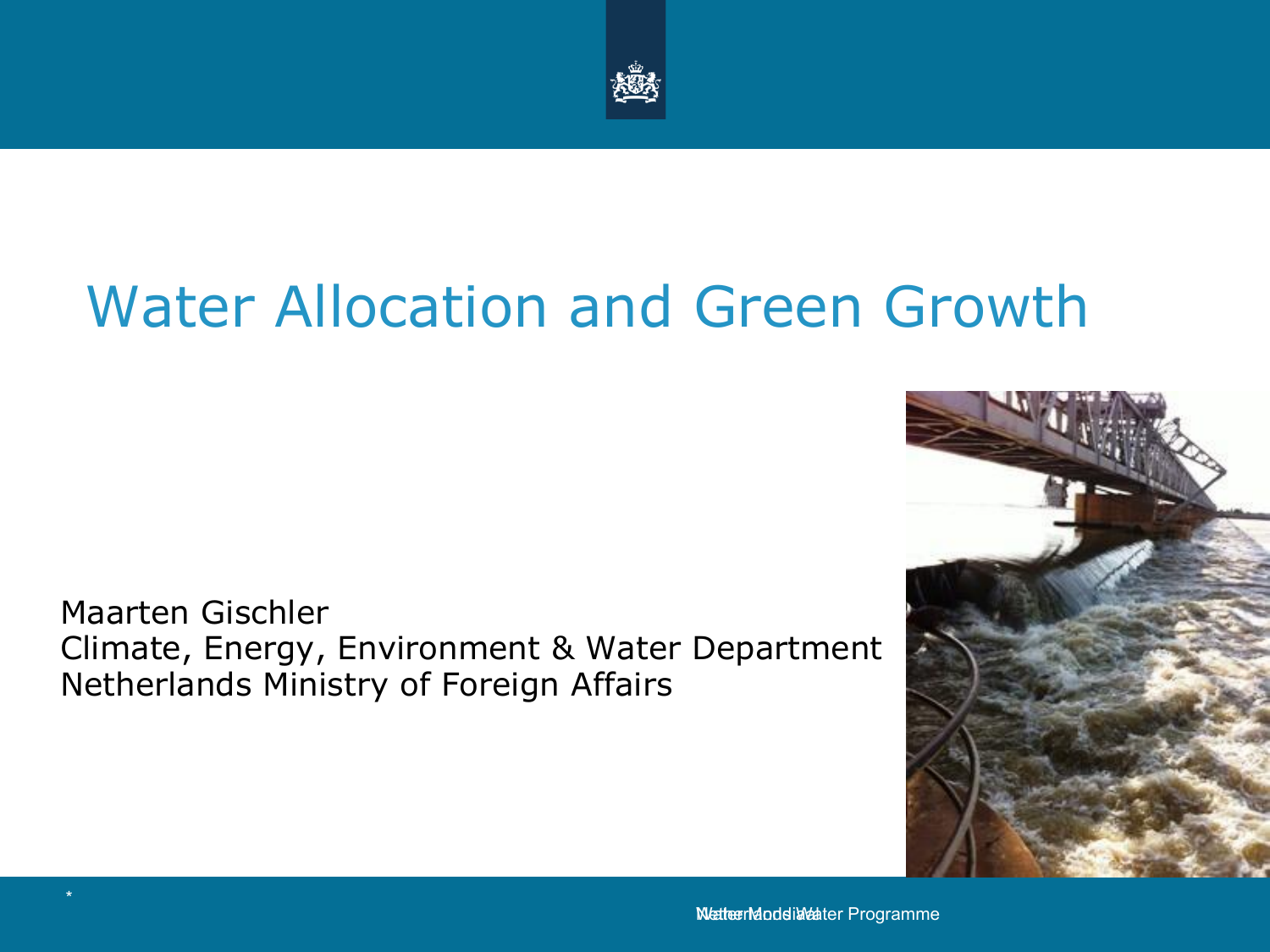

## NL aid policy 2012

Overarching goal: green growth (climate resilient)

Spearheads: water and food security

Water:

1.Safe delta's, improved river basin management (IWRM) 2.25% water productivity increase in agriculture (AWM) 3.Improved access to safe drinking water supply/adequate sanitation & hygiene (WASH)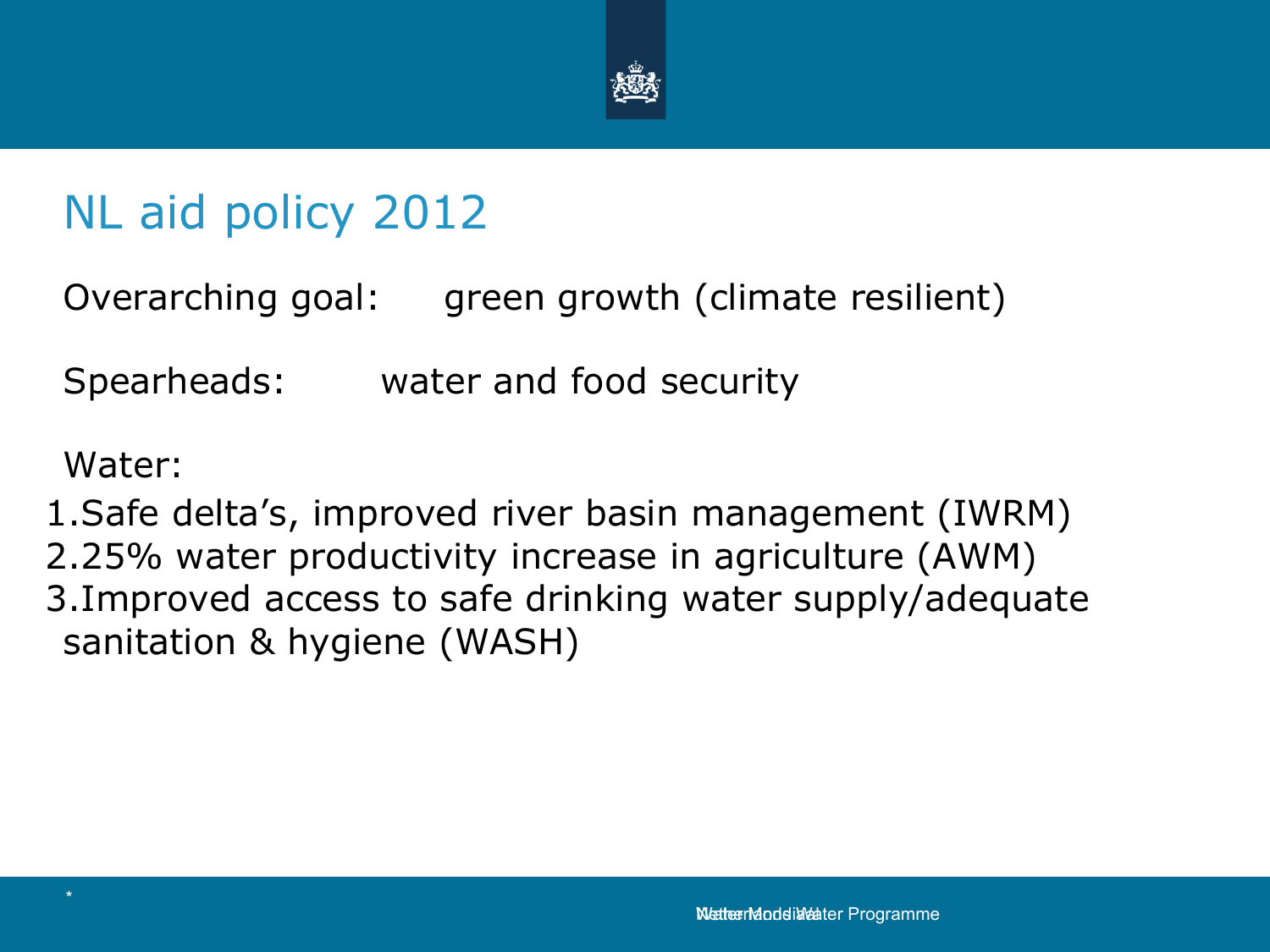

## Water allocation reform: policy and practice

The great things all that water could produce, if only…

- Politicians were more rational
- Policies more coherent
- National frontiers drawn along water divides
- Water managers more in control of water flows
- The water market place more perfect
- Better information available at the right time
- Decisions more based on that information
- Water users more productive in general
- All water users vocal and heard
- $E_{\rm F}$  Etc.

\*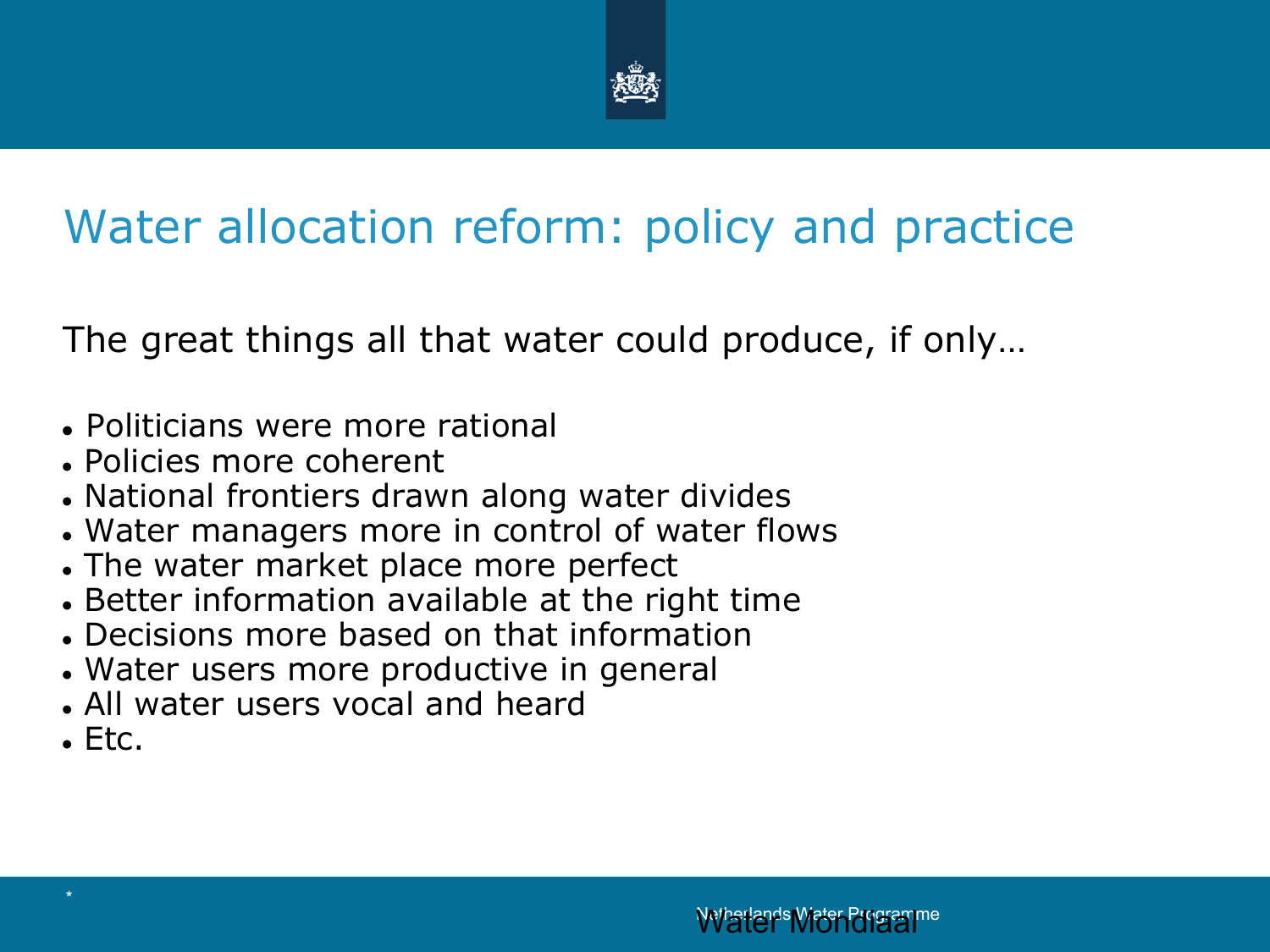

## Water allocation reform: the role of economists

Make the business case for IWRM's contribution to:

- Getting 70% more food on 9 bln peoples' plates in 2050
- Powering economies that grow at 5-10%/year
- Mitigating flood or disaster risk for millions
- Raising water productivity at field level

…at policy and at operational level

\*

…at different scales for different audiences